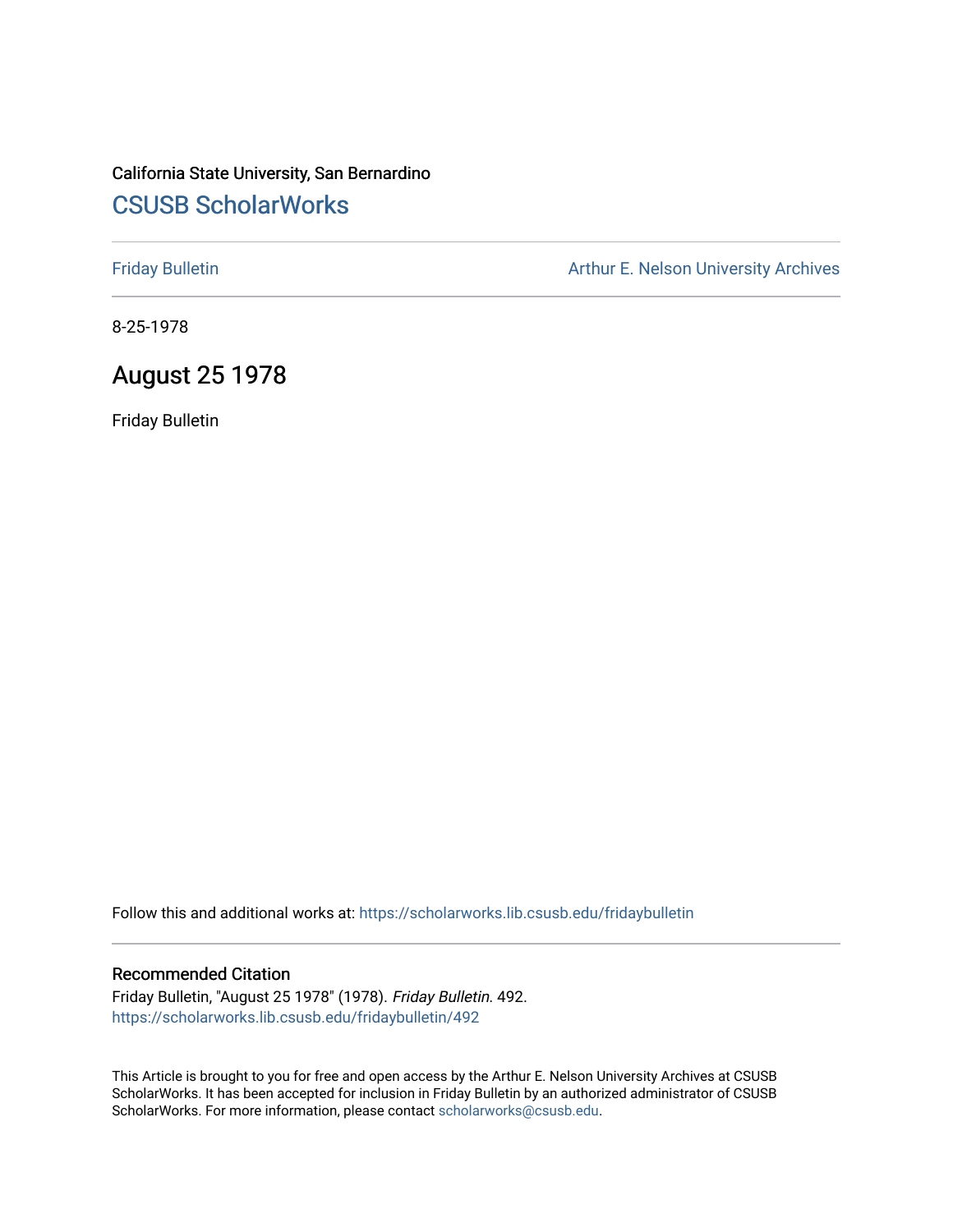# THE BULLETIN CALIFORNIA STATE COLLEGE . SAN BERNARDINO

**August 25, 1978** 

DEPARTMENT OF FINANCE **EASES CSUC BUDGET CUTS** 

Summer

The Department of Finance has eased the amount it had previously required the CSUC system to cut from its budget.

素学 it has announced that necessary budget cuts will be \$14.1 million instead ofithe previously announced reduction of \$18.4 million, systemwide.

APPEALEMENT PLAN

Cal State, San Bernardino's portion of the \$14.1 million cut is approximately \$11,000 for operating expense and equipment and \$114,000 for added salary savings, for a campus total of \$224,000.

THREE-DAY WEEKEND The College will enjoy a three-day weekend before gearing **COMING FOR LABOR DAY** up for the beginning of the academic year's activities.

On Monday, September 4, the College will close in observance of Labor Day, an Administrative holiday.

Some Physical Education facilities will be open, however, as follows:



**EXAMPLE: HOLIDAY SCHEDULE** 

三、四五千三百四十六

t Bon processing when the set

Pool: The pool will be open from 11 a.m. until 5 p.m. Saturday, Sunday and Monday (September 2, 3 and 4).

Following Labor Day the pool will be open on weekdays only and no lifeguard will be on duty.

The courts will be open Saturday and Sunday from noon until 9 p.m. Courts: and on Monday from 4 p.m. until 9 p.m. After Labor Day they resume regular schedules.

2000 2012 2022

NO HOLIDAY FOR Admission Day, September 9, is generally a State **ADMISSION DAY** holiday. This year, however, the day falls on a Saturday so the College will have no day-off as an observance.

PAYDAY IS AUGUST 31.